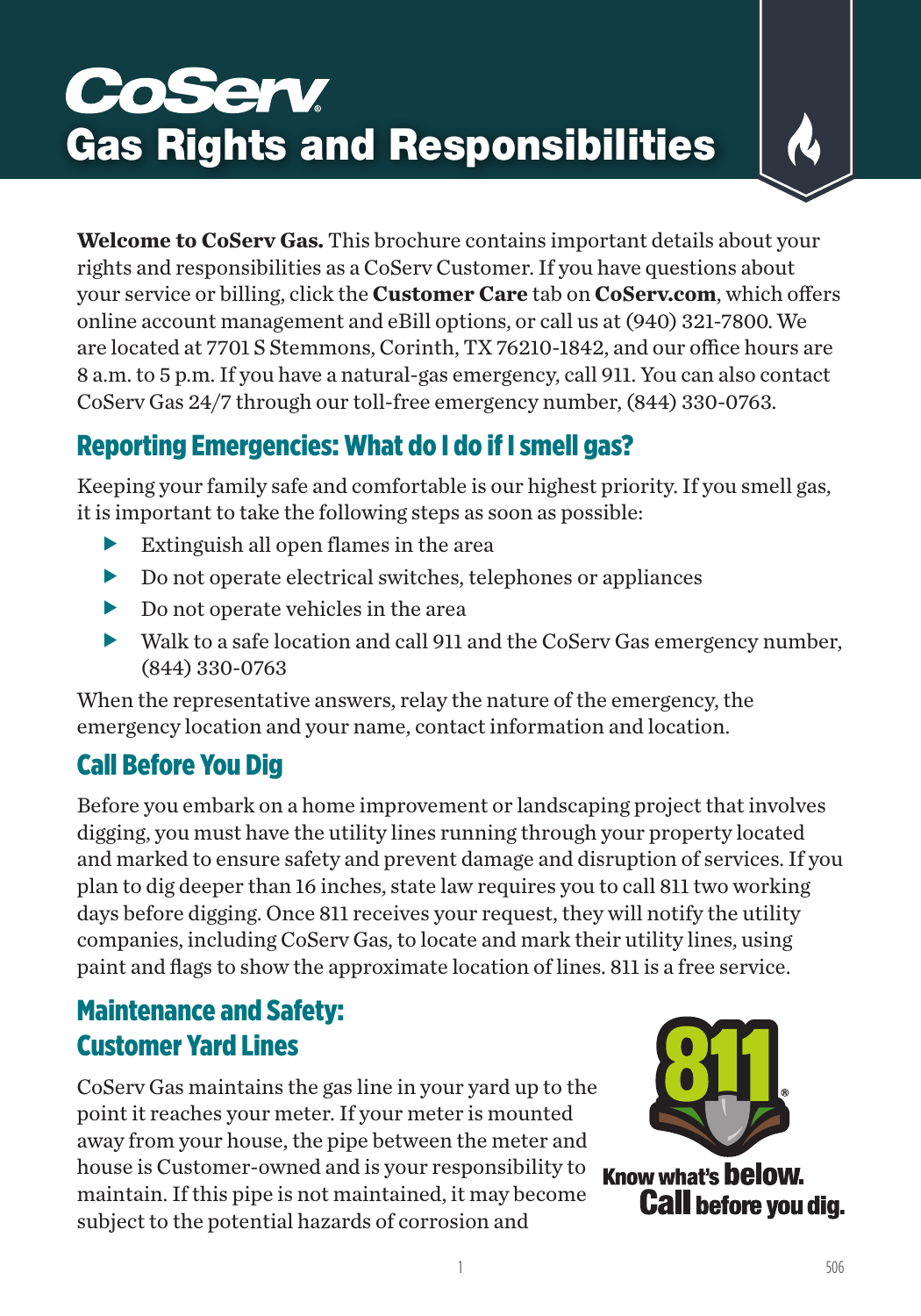leakage. Customers are responsible for periodically inspecting pipes for corrosion and leakages and making repairs if unsafe conditions exist. Pipes can also be cut or damaged by excavation. When a CoServ Gas Customer calls 811, a locator service will come out and mark utility-owned lines, but they do not mark Customerowned lines beyond the meter. If you plan to dig around your gas line or ours, you should always dig by hand. It may be necessary to contact a plumber to locate or inspect your yard line and make repairs if needed.

#### Excess Flow Valves

Excess flow valves are safety devices that will shut off the gas flowing through your service line if the line is cut or damaged. As an added protective measure, CoServ Gas has installed an excess flow valve on the line that serves each residential Customer at no extra charge.

## Privacy Policy:

All information required by CoServ Gas to establish your account is kept completely confidential and is not given or sold for any reason except as required by regulatory authorities or by valid subpoena. CoServ Gas has the right to request personal information in order to verify the identity of the caller requesting account information.

## Rates and Service Information:

Our service rules and applicable tariffs are available on **CoServ.com** or by mail at no charge upon request. Please email **contact@coserv.com** to request a copy.

# Critical Care/Critical Load:

Contact Customer Service if a resident on your premises requires natural gas service to maintain life-support equipment. Your account will be coded as "critical," making our service technicians aware of the medical need in outage situations. Documentation from a licensed physician will be required to support the medical need. Learn more by clicking on the **Customer Care** tab on **CoServ.com**.

## Your Gas Bill:

Itemized bills are mailed approximately every 30 days, and eBill is available at **myaccount.coserv.com**. Balances are payable when rendered and should be paid on or before the due date, which is a minimum of 16 days from mailing. The due date is clearly indicated on the bill. Any payment received after the due date is considered late, and a paper disconnection notice will be issued. The unpaid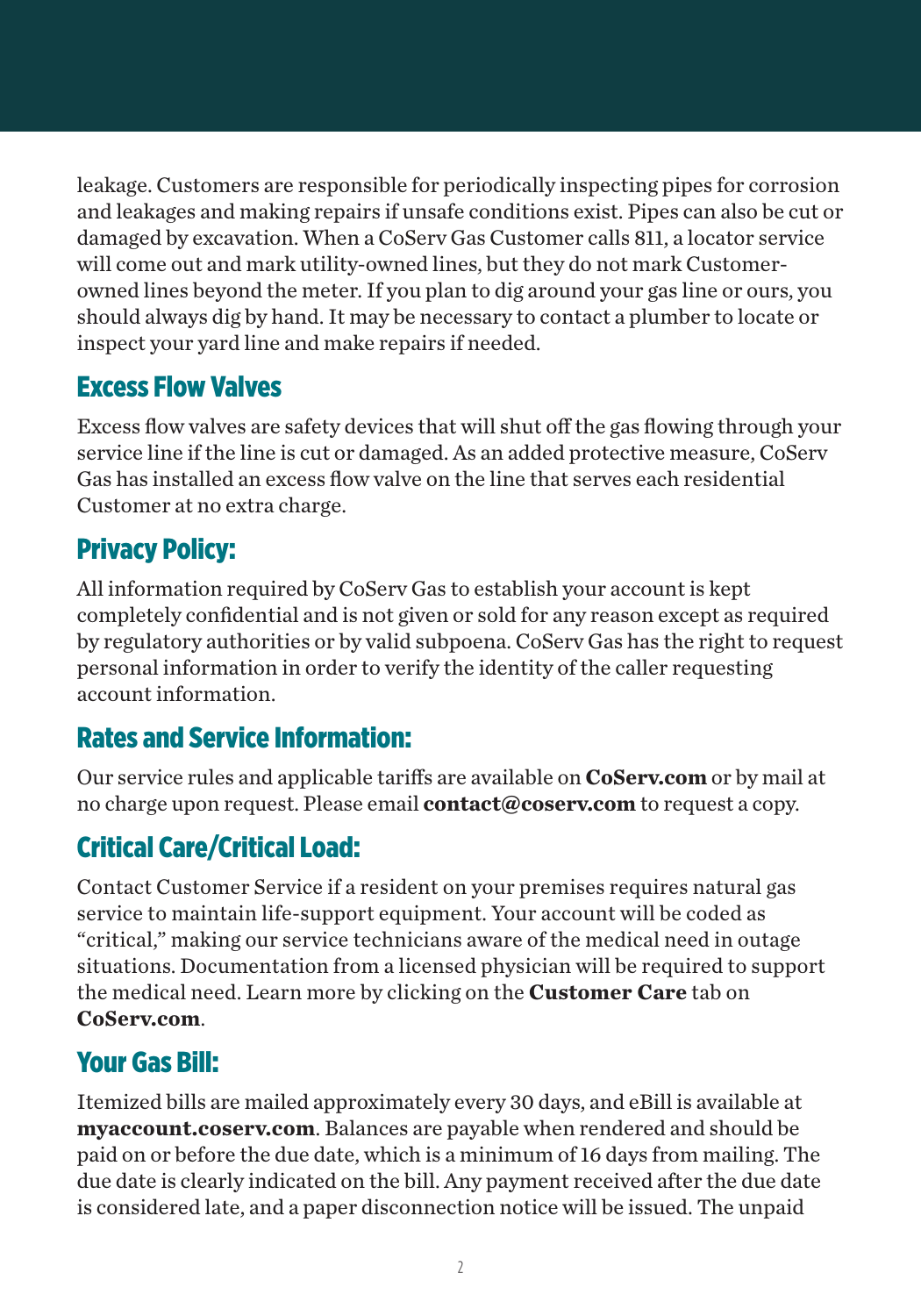balance is due within 10 days of the date the disconnection notice is issued.

Failure to receive a bill does not exempt a Customer from responsibility to make payment. Please contact Customer Care if you fail to receive a statement within 30 days of initiating gas service, or if you ever have difficulty receiving statements.

## Your Gas Meter:

A gas meter measures and records the amount of gas used in Ccfs (a Ccf represents 100 cubic feet). Your meter is read on approximately the same date each month. The meter readings for the previous and present months appear on each bill to allow you to monitor your monthly gas usage. You can access your current and previous bills, as well as your natural gas usage, by logging into your account at **CoServ.com**.

#### Reading Your Gas Meter:

For instructions on how to read your gas meter, contact CoServ at (940) 321-7800.

#### Request a Meter Test:

If you have a question regarding meter accuracy, a meter test will be performed at your request. CoServ Gas will inform you of the time of the test so you or your representative may be present. The test is free if a previous test has not occurred within the past four years for you at the same location. If a test has been performed within the past four years, a charge will be billed to you per the terms of our tariff.

If the meter test indicates that the meter is more than nominally defective, the fee will be refunded. "More than nominally defective" means a deviation of more than 2 percent from accurate registration. An adjustment may be made to your account reflecting a charge or a credit, depending on whether the meter is under- or over-recording.

## Service Termination:

Customers have an obligation to pay for natural gas that is used. When payment becomes past due, a written disconnect notice will be mailed at least 10 days before the date of disconnection.

# Serious illness/physical disabilities

If termination of natural gas service would cause someone at your home to become seriously ill or to become more seriously ill, the following steps must be taken to avoid termination of service:

 $\blacktriangleright$  A licensed physician\* must call us within 16 days of the bill's issue date.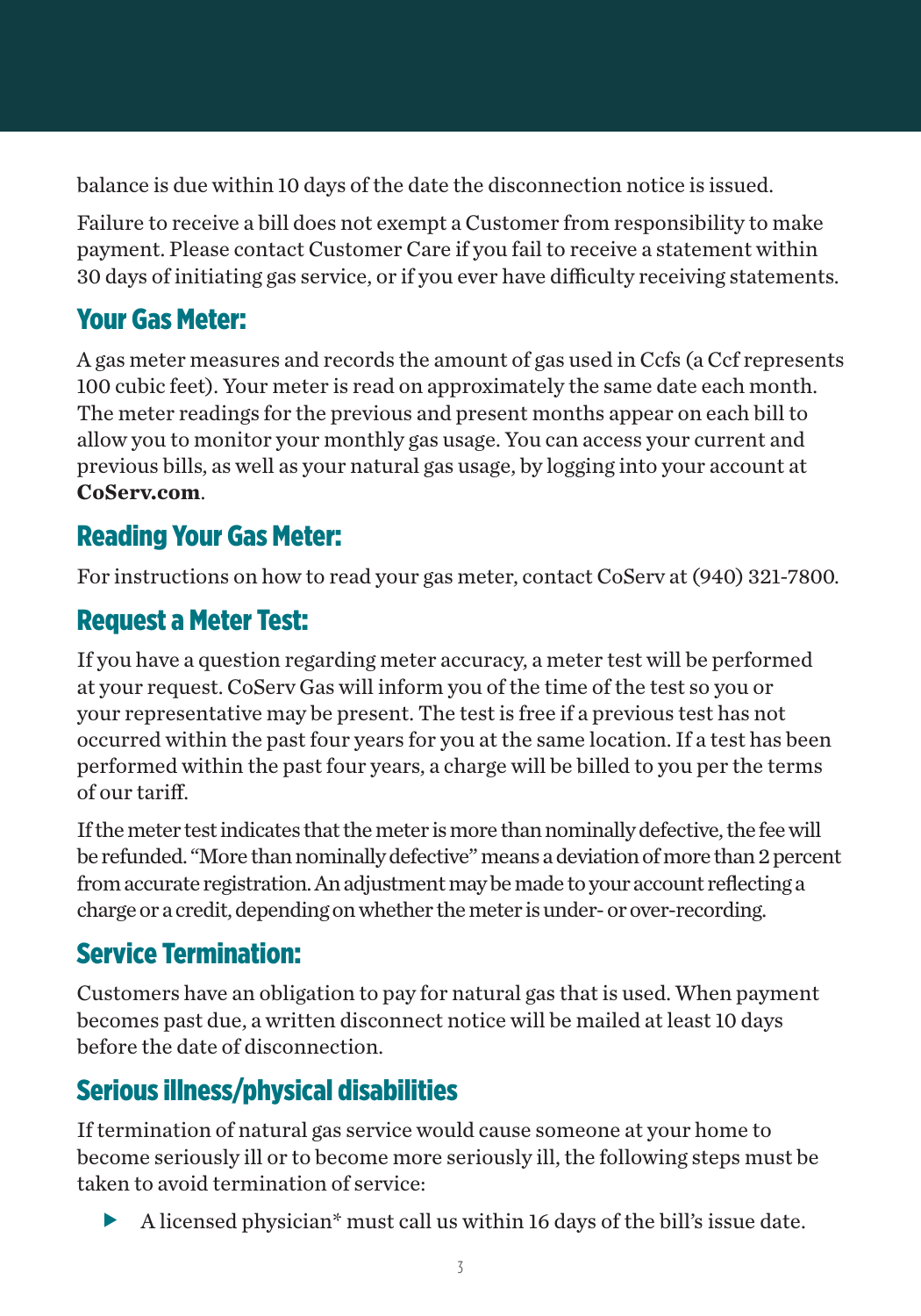- $\blacktriangleright$  A licensed physician\* must send written documentation of the medical necessity to us within 26 days of bill's issue date.
- $\blacktriangleright$  After the first two steps are fulfilled, the Customer must sign a deferred payment agreement.

*\*A new physician statement must be provided for each instance a delay is requested.*

#### Service may be terminated after notice for the following reasons:

- $\blacktriangleright$  Failure to pay bill or to make payment arrangements prior to the date of disconnection.
- Failure to comply with the terms of a payment agreement.
- $\blacktriangleright$  Failure to comply with the terms of an installment plan on a delinquent account.
- $\triangleright$  Violation of rules on using service in a manner that interferes with the service of others (if a reasonable attempt has been made to notify the Customer and he/she has reasonable opportunity to remedy the situation).
- $\triangleright$  Violation of the rules on using service by the operation of non-standard equipment (if a reasonable attempt has been made to notify the Customer and he/she has reasonable opportunity to remedy the situation).
- $\blacktriangleright$  Failure to comply with deposit or guaranty requirements.
- $\blacktriangleright$  Failure to make proper application for service in the true Customer name.
- $\blacktriangleright$  Failure to comply with permit or restriction requirements set forth by the applicable governmental authority. Using gas in violation of any law, ordinance or regulation.
- $\blacktriangleright$  In the event our representatives are refused access to the premises to read meters or service or repair lines or other equipment.
- $\blacktriangleright$  In the event you vacate the premises.

#### Service may be terminated without notice for the following reasons:

- $\blacktriangleright$  Tampering with, damaging or bypassing the company's meter or equipment or other instances of diversion or theft of service. This is both illegal and extremely dangerous. And you could face possible prosecution by the District Attorney's Office.
- $\blacktriangleright$  Existence of a known dangerous condition. Service will not be reconnected so long as the condition exists.
- $\blacktriangleright$  Fraudulent misrepresentation in relation to consumption of gas or any other fraud practiced regarding matters referenced in our service rules or in a contract with us.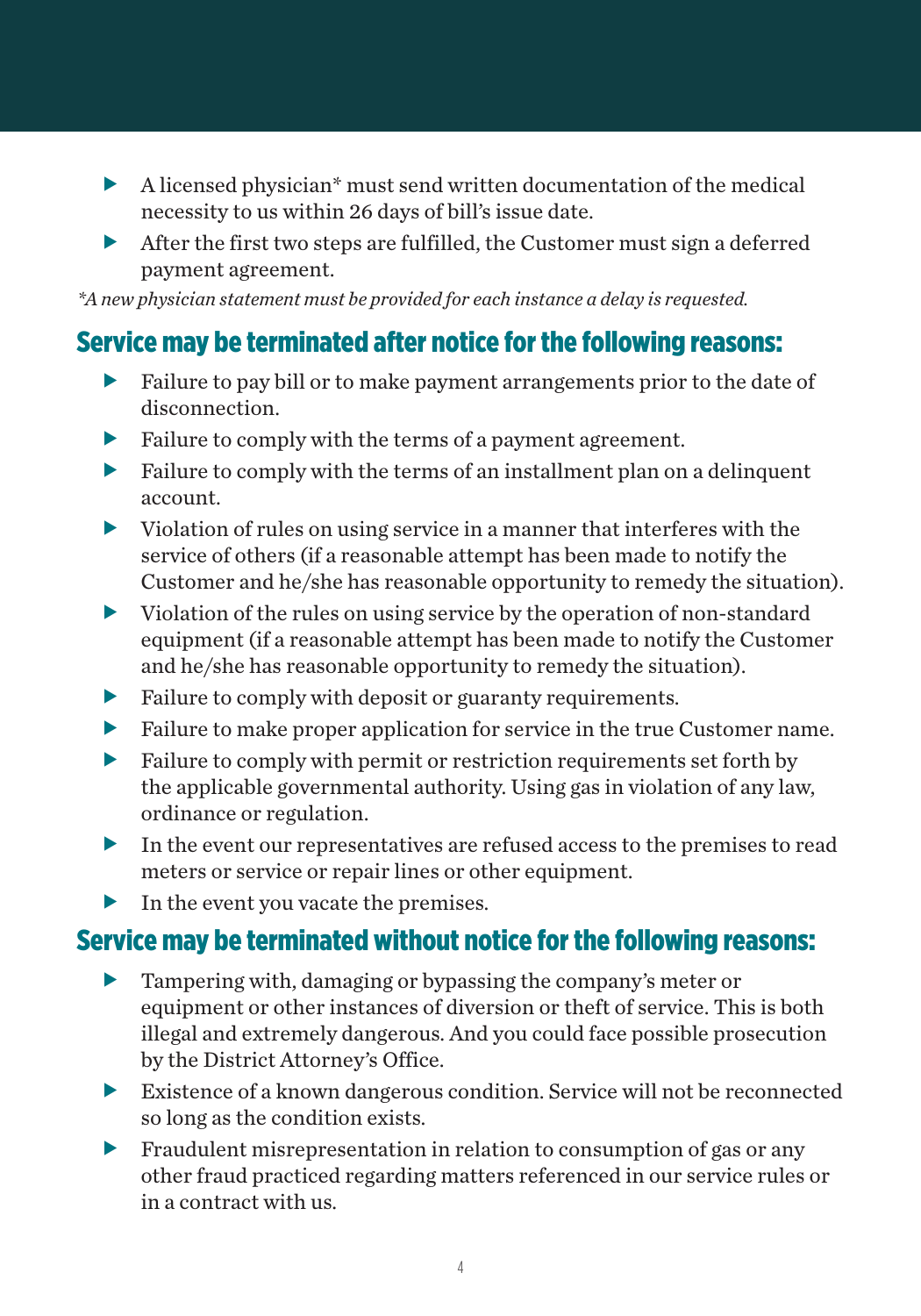## Weather Policy

On a day when the previous day's highest temperature did not exceed 32 degrees Fahrenheit, and the temperature is predicted to remain below 32 degrees Fahrenheit for the next 24 hours, or when the average of the temperatures is below 32 Fahrenheit for a 24-hour period anywhere in CoServ's service area, CoServ Gas will not disconnect a Customer until the utility ascertains that no life-threatening condition exists—or would exist—in the Customer's household because of disconnection during severe weather conditions. These conditions will be determined by The National Weather Service reports.

Also, per the Railroad Commission of Texas, CoServ Gas is also required to provide Texas Administrative Code RULE §7.460 to its Customers annually.

#### Service may be refused for the following reasons:

- $\blacktriangleright$  Existence of facilities that are hazardous, interfere with the service of others or are otherwise inadequate.
- $\blacktriangleright$  Use of prohibited equipment or attachments.
- $\blacktriangleright$  Change of Customer identity to avoid/evade payment of bill; intent to deceive.
- $\blacktriangleright$  Existing indebtedness to CoServ Gas.
- $\blacktriangleright$  Refusal to comply with deposit and guarantee requirements.

To reconnect gas service, the full balance, security deposit and reconnect fee will be required. If payment confirmation is received before 11:30 a.m., an appointment can be scheduled for the morning of the next business day. If payment confirmation is received between 11:30 a.m. and 3 p.m., an appointment can be scheduled for the afternoon of the next business day. Payment confirmation received after 3 p.m. will result in an appointment being scheduled for the second business day.

Tampering, bypassing or connection of service by an unauthorized person will involve additional charges including, but not limited to, a deposit equal to onesixth your annual bill.

#### Steps to prevent termination of service:

In order to avoid termination of service, the Customer must pay all outstanding balances due, or if unable to pay the full amount of the bill, must sign a deferred payment agreement to pay the outstanding balance in installments. The Customer must continue to pay subsequent bills on time.